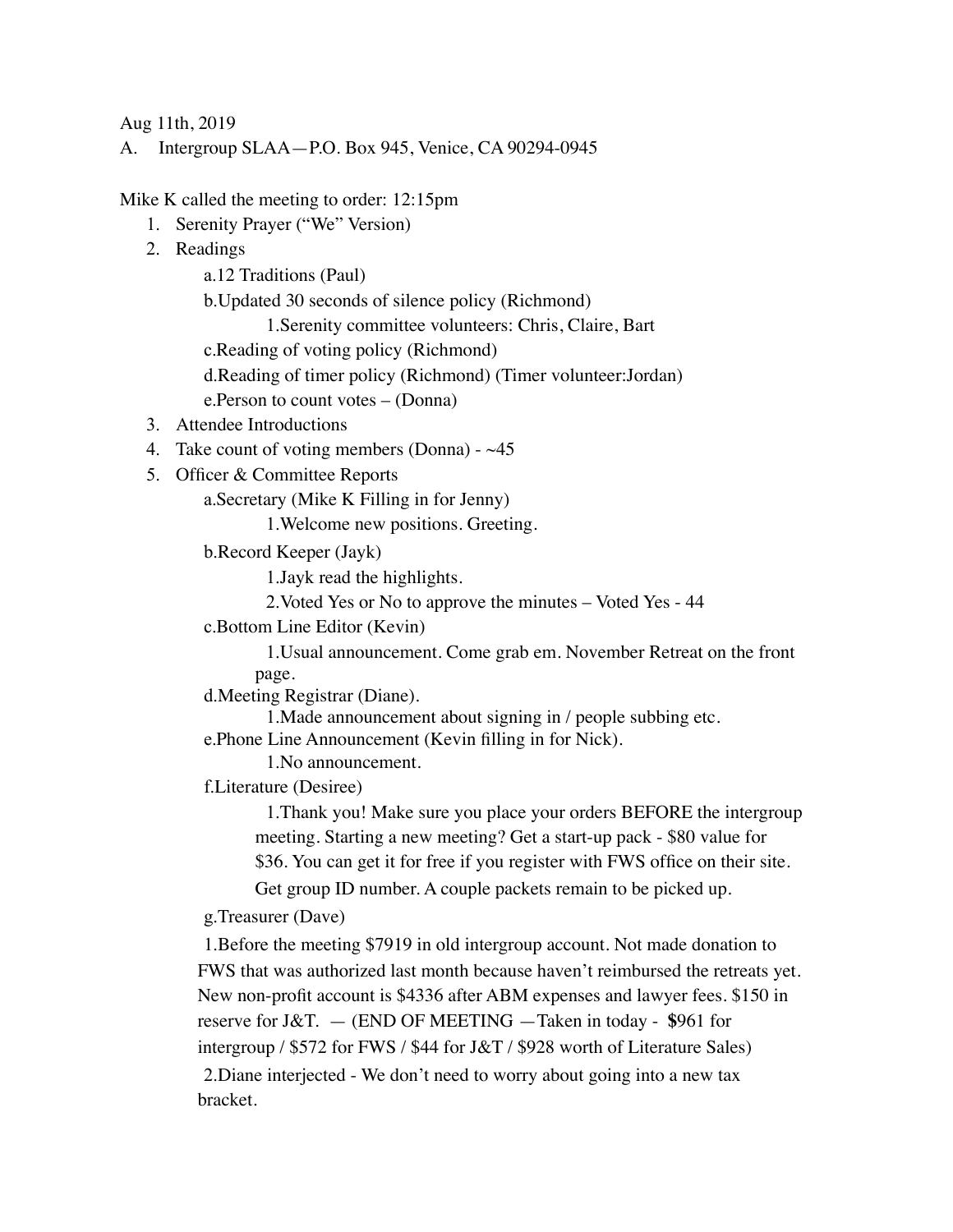h.Mail Clerk (Tim)

1.Absent.

i.Journal Rep (Kirsten)-

1.Changes to the journal. App on the phone to read journal. Exciting.

2.Questions of the Day - Anorexia and Acting Out- Please describe any experiences that anorexia and acting out can be regarded as the same thing? They are two sides of the same coin. — Can fill this out online too.

j.Webmaster for SLAA website – Max B

1.12891 views, 4680 visitors. Motion to create a speaker shares upload thing in new business.

k.Workshops & Retreats (Asher & Glen)

1.Glen- Workshop area in perfect condition after the fire damage. The Malibu Buddhist spot. Fri Sat Sun November leaving Noon for this. 20 ppl registered, retreat going to fill up fast. No dogs at all. No bringing of ppl that don't identify yet as SLAA. Must pay for the whole thing no matter attendance. Secluded, gated community. Single rooms, double rooms. Food - standard retreat food… nothin' fancy. Fri dinner 6pm, meeting 7pm get a schedule. Retreat Focused on Spirituality of the Program. No discounts. No scholarships. Prices go up by Nov 1st. Cap is 80. **November 29th thru Sun Dec 1st.** Serra Retreat Center. \$240 for shared room, \$300 single occupancy room. Only check and only money order. NO REFUNDS.

2.Asher - Final workshop of the year about finding a relationship with yourself etc — Building a Partnership - Koreatown, St. \_\_ Catholic Church. Sat Sept 14. \$10 at the door, no cash, free parking - don't pay for the parking separately. -Partnerships with ourselves, God, others are great but heyyy shame and character defects so… workshop!

l.Jails and Treatment Centers Committee (Jayk filling in for Katie)

1.3 books to inmates in MCJ, four new fellows started the application process to join the jail meetings, email [slaajandt@slaalosangeles.org](mailto:slaajandt@slaalosangeles.org) if you want to participate.

m. ABM Delegate Announcements —

1.**ABM Happened!** Mona - Delegates from all over the world. Sweden, France etc. Pamphlet approved at the ABM - For the new \_\_ . Motion to change bylaws to make trustees not able to hold multiple offices - rejected. — create 18 months sobriety medallion - overwhelmingly approved. Also approved overwhelmingly, the Steps and Questions Workbook. Huge document may be in editing for quite a while.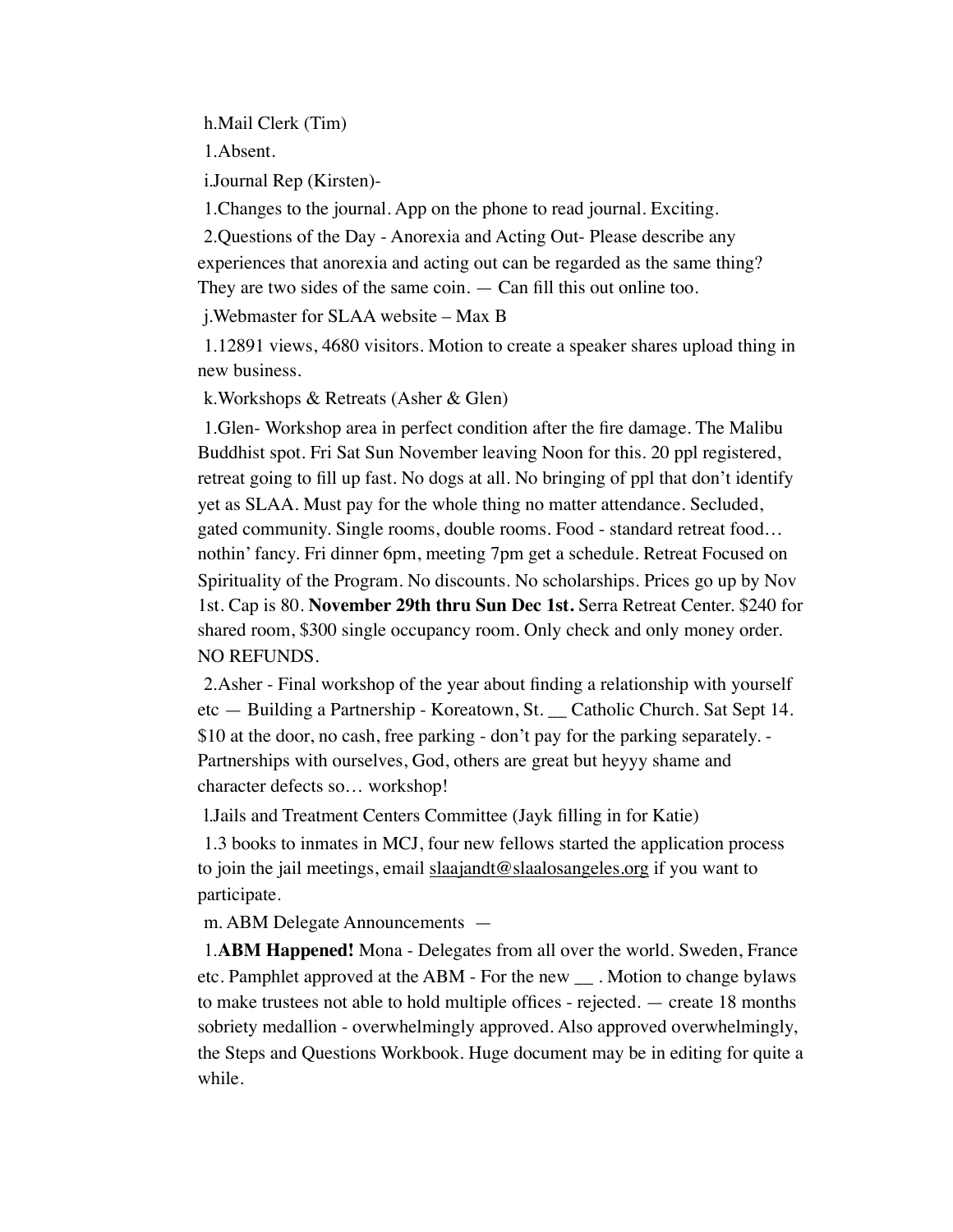1. Mona - 10 Items for Discussion, not voted on. — A 12X12 in the works. An HOW Workbook in the works. A super service dog brochure discussed. A dating workbook discussed. Add social media wording to the 11th step. Ways that committees allocate funds. Amending conference service manual to limit the editing of literature to 3%. Removing gendered pronouns in the bylaws. Creating archivist position. Timeline for how literature is created - is it quality enough before it comes out? Also a Board of Trustees election.

2.Questions - We got a draft of the Step n Questions Workbook - Can we use it? — Terese - How do we find out about committees and such? Want to help with pronouns in by-laws. Glen - Talk about convention for next year? No confirmation. Supposed to be in Sacramento.

3. Christina - ABM - Board of Trustees report - Thanks!! Personal connection to the position. **Christina elected to the Board of Trustees!** Started cuz of Diversity Committee meeting and the training workshop. Upside down pyramid. 2 open positions on the board currently. She's on two board committees, supposed to chair one or two. Board Finance Committee. Board Development Committee. (Speak to the board monthly) Liason to multiple committees. Please advocate for joining these boards at your meeting. Someone says she's interested. Christina - Look at the list of committees! Join up!

4. Kirsten - Congrats to Christina! - FWS Annual Budget \$400K, approved reserve \$200K. 27 page report we can get to you. 3rd of the income come sfrom contributions, 2/3 from literature. Be aware that buying literature from FWS keeps it going. Amazing opportunity, grateful. Hugely impactful. Next year big convention.

5.Mona hands out flyers for Member Retention Committee - Working on pamphlet for Long Term Members - Tangible solutions to keep them involved.

n. Speaker List Keeper (Alex. Absent.)

o. Literature Copier (Kevin) No announcement.

p. Literature Committee Conduit (Sheraz. Absent.) - Dave said that this thing went through several edits. Obtained red-line copy. Benign edits. Capitalization. Affirmations changed to Manifesting, so asking for things to change.

q. Sponsorship Committee Conduit (Lenore) -

1.**Monday nights Sponsorship phone meeting 712.770.5537** and it's on the Bottom Lines and FWS website. Access Code: 754522. Closed phone meeting.

r. Steps Traditions and Concepts Conduit (Mona) -

1.I'll report next month cuz there's quite a bit.